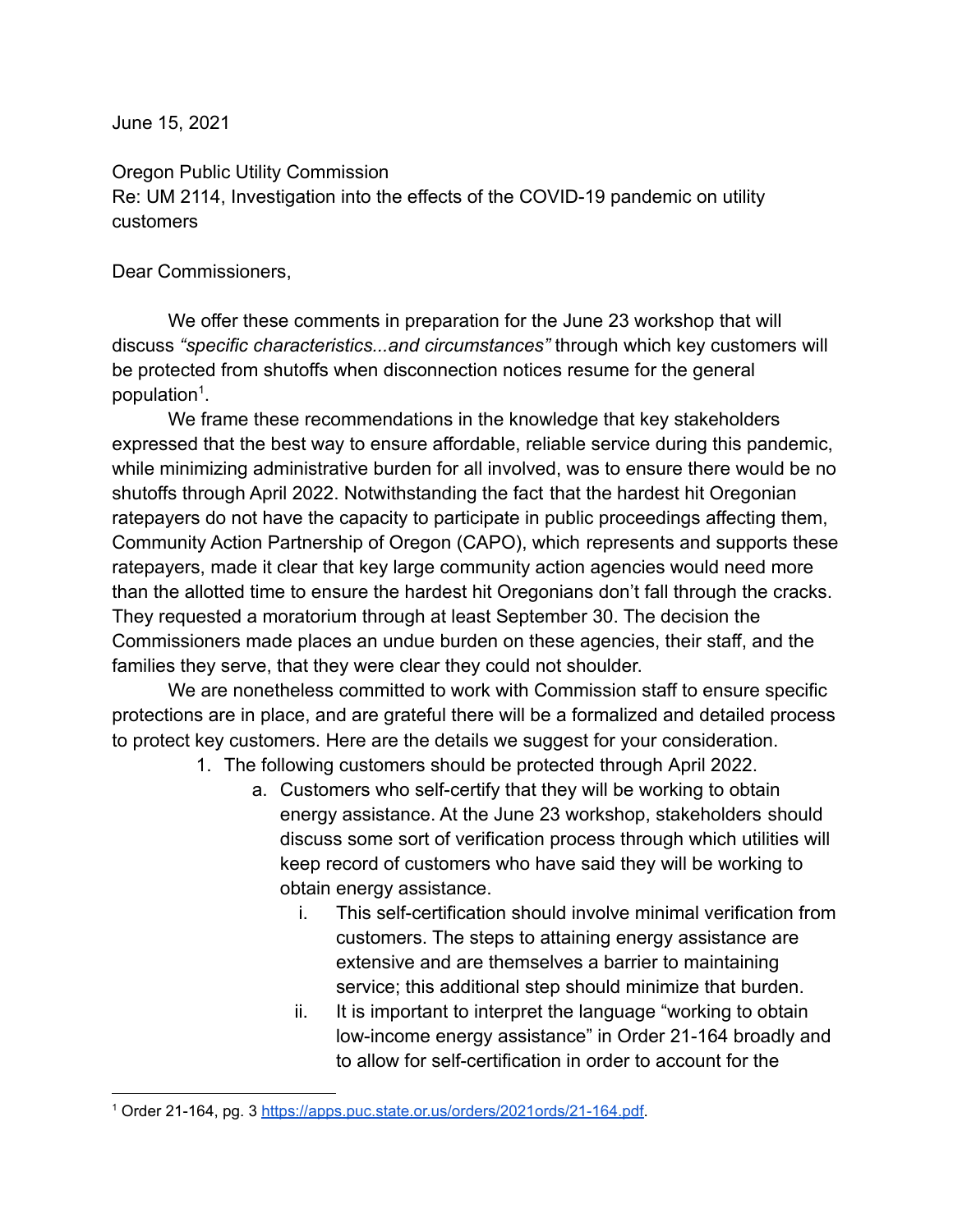complicated reality of applying for assistance. Agencies' application processes are not back to pre-pandemic norms. Most agencies are conducting business primarily through mail/phone/email. It can take quite some time for clients to get through to an agency and then to receive an application or appointment. Processing, once received, then takes more time, as many applications are received with incomplete documentation. As this process unfolds, especially in the larger agencies, there can be hundreds of requests a day, and thousands of households somewhere in the application process. It is not a good use of funds for the agencies to take the administrative time and cost to track and report on these households, time and money taken away from processing applications and helping households who are already shouldering undue burdens. Since there are many parts of the process, and thousands of households will be somewhere in it, the least burdensome process for all involved is for it to be noted on their utility account once the household has provided a verbal indication that they are applying or contacting an agency for assistance.

- b. Customers with medical certificates and customers who have self-certified a medical certificate should be added to the protected list.
- c. The June 23 meeting should create space to discuss the best way to protect undocumented Oregonians from disconnection, since they are some of the most vulnerable members of our communities, but are also harder to protect from a confidentiality perspective.
	- i. As an example that protects confidentiality, utilities might ask ratepayers whether they have reason to believe they don't qualify for government assistance.
	- ii. These ratepayers have weathered the pandemic with limited support because they are not eligible to receive federal assistance and other safety net programs, including unemployment, stimulus checks or health insurance. We understand that they are also not eligible to access some customer-funded energy assistance programs, such as Northwest Natural's OLGA.
	- iii. As an example of the barriers facing these Oregonians, the devastating Almeda Fire last fall in Southern Oregon disproportionately impacted migrant and immigrant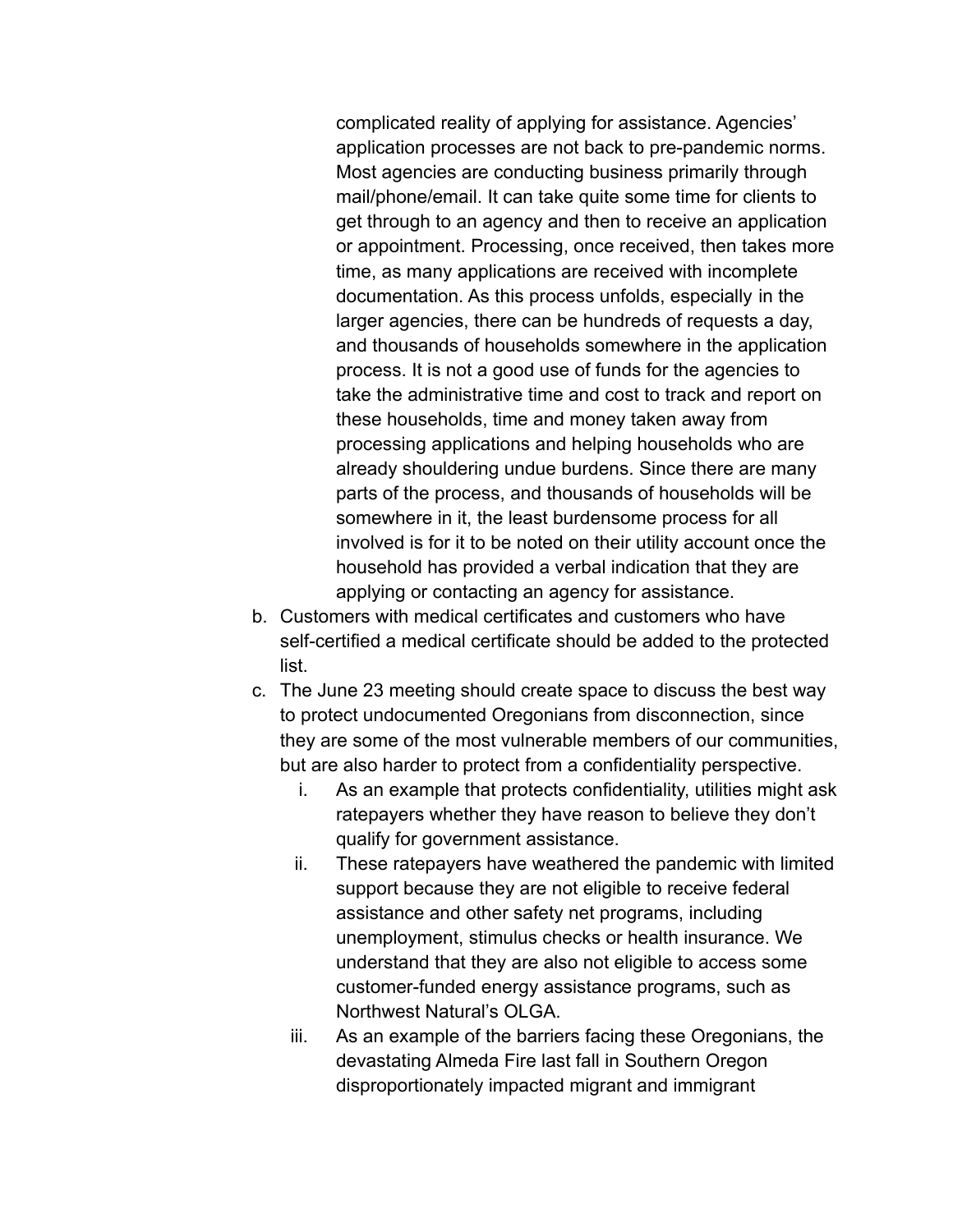communities, leaving many of these families and workers distraught in not knowing where to turn for assistance. They were scared to ask for government assistance in fear that they would be sought out by Immigration and Customs Enforcement, and expressed feeling unsafe when the National Guard were the gatekeepers to access their burned neighborhoods. This distrust is the cause of many years of facing racism, discrimination, and profiling.

- iv. SSN should not be required for access to customer-funded energy assistance or for access to protections from disconnection under Order 21-164.
- d. Those displaced by the 2020 or already-begun 2021 wildfire seasons should be exempt from disconnection.
	- i. Events such as the September 2020 wildfires, the most catastrophic in our state's history, disproportionately impacted historically disadvantaged and underrepresented communities in many rural areas of our state. In the Rogue Valley, the majority of the people displaced by the Almeda Fire and having the hardest time securing support and housing are low-income, Latinx, and/or elderly<sup>2</sup>.
	- ii. These fire survivors have lost everything: past rent and utility bills, records, birth certificates, passports, SSN cards, etc. These important documents are hard to retrieve, can cost money, and take significant time and application steps, which becomes very difficult to those who may speak another language, are illiterate or digitally illiterate, cannot take time off, have children, or a number of other accessibility needs.
- 2. Identifiable information for any ratepayer should not be disclosed with other entities, including Immigration and Customs Enforcement or any other enforcement agencies or external parties. There are real risks if identifiable information is disclosed<sup>3</sup>.
- 3. The Commission needs to reopen considerations regarding severe weather moratoria.
	- a. Current rules<sup>4</sup> require a moratorium on shutoffs for nonpayment on any day where the high forecast is less than 32℉. The Commission needs to expand definitions of cold, and incorporate broad definitions of hot, extreme weather events.

<sup>&</sup>lt;sup>2</sup> Use Census tool at [https://onthemap.ces.census.gov/em/;](https://onthemap.ces.census.gov/em/) search for "Almeda fire."

<sup>3</sup> https://www.washingtonpost.com/technology/2021/02/26/ice-private-utility-data/.

<sup>4</sup> [https://secure.sos.state.or.us/oard/viewSearchRule.action.](https://secure.sos.state.or.us/oard/viewSearchRule.action)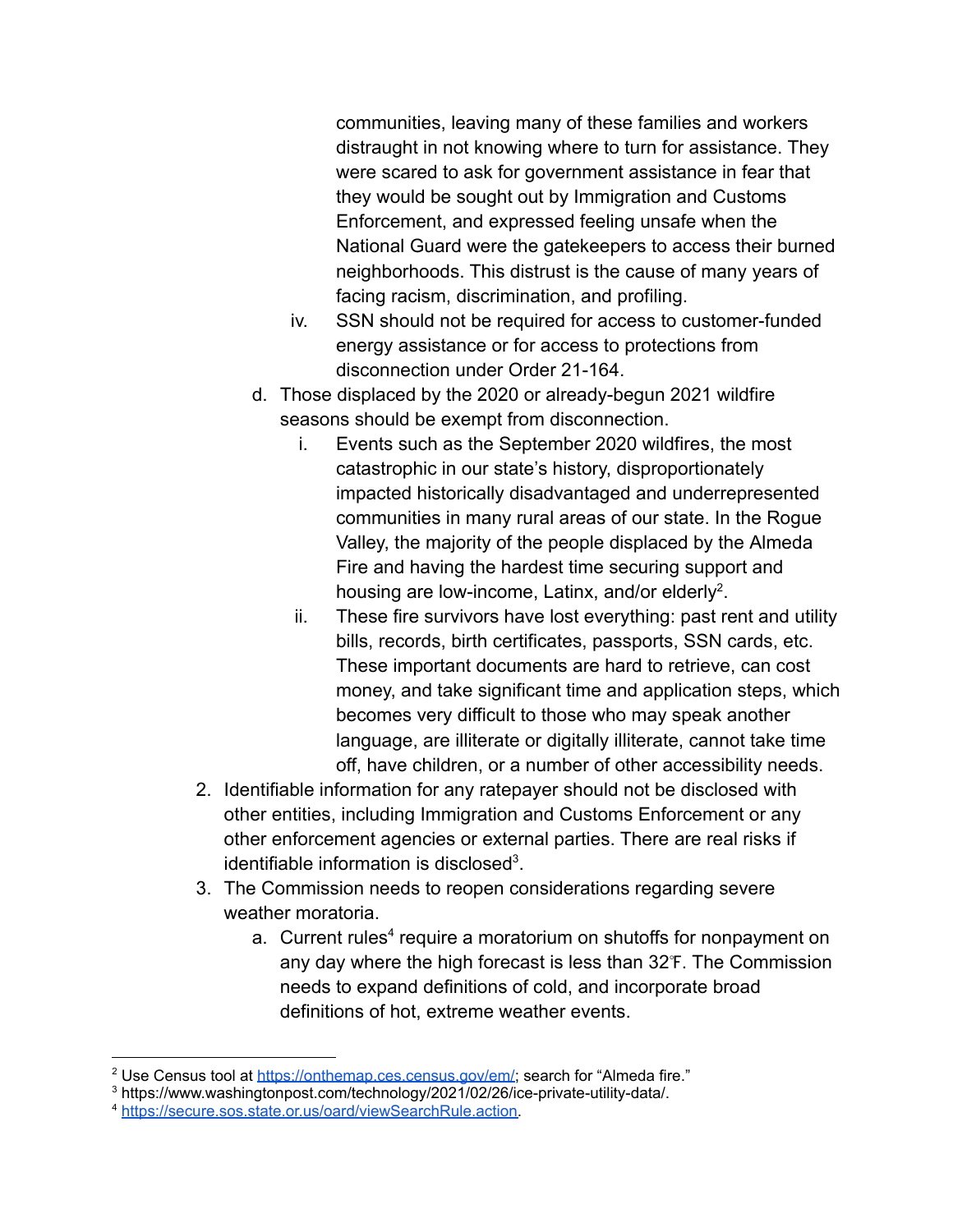- b. The Commission should consider requiring air quality moratoria on disconnection for nonpayment when the Air Quality Index (AQI) is over a certain threshold, such as 100, or when there are local air advisories in a community.
	- i. The protective effects of being indoors when the outdoor AQI is high can vary widely, but the option of having electricity to power air filtration devices certainly is health protective for sensitive groups if the AQI is anything over 100 (Unhealthy for Sensitive Groups). In bad air quality events, access to air filtration could reduce particulate matter levels to 50% of outdoor levels. Without electricity, communities would not have the option of plugging in air filtration devices and would be subjected to the negative impacts associated with bad air quality.
	- ii. EPA data<sup>5</sup> in Oregon shows that 10 days of 2020 were at an AQI above 100, 0 in 2019, and 7 in 2018.
- 4. Stakeholders should discuss utility disconnection practices (i.e. the threshold that triggers a disconnection notice) prior to July 15, as well as how utilities plan to approach disconnections after the moratorium ends. Stakeholders should also encourage utilities to incorporate in their disconnection practices approaches that mitigate impacts on vulnerable communities, as well as impacts on the agencies serving customers seeking energy assistance.
	- a. As an illustration of this issue, the data on small commercial disconnects included in Staff's May 6, 2021 Report<sup>6</sup> suggests that utilities may have taken significantly different approaches to disconnections, with gas utilities disconnecting a significantly higher percentage of small commercial customers (0.43% to 0.59%) compared to electric utilities (0% to 0.04%).
	- b. Furthermore, Pacific Power expressed in its last AMP workshop that in other states it did not immediately send disconnection notices to all of its customers that met the usual notice threshold of \$100, but that it set a higher threshold that declined overtime.
	- c. We would appreciate exploring whether such deviations from traditional disconnection practices could mitigate impacts on customers currently at risk of disconnection.

<sup>5</sup> https://www.epa.gov/outdoor-air-quality-data/air-data-tile-plot.

<sup>6</sup> https://oregonpuc.granicus.com/MetaViewer.php?view\_id=2&event\_id=583&meta\_id=29399.